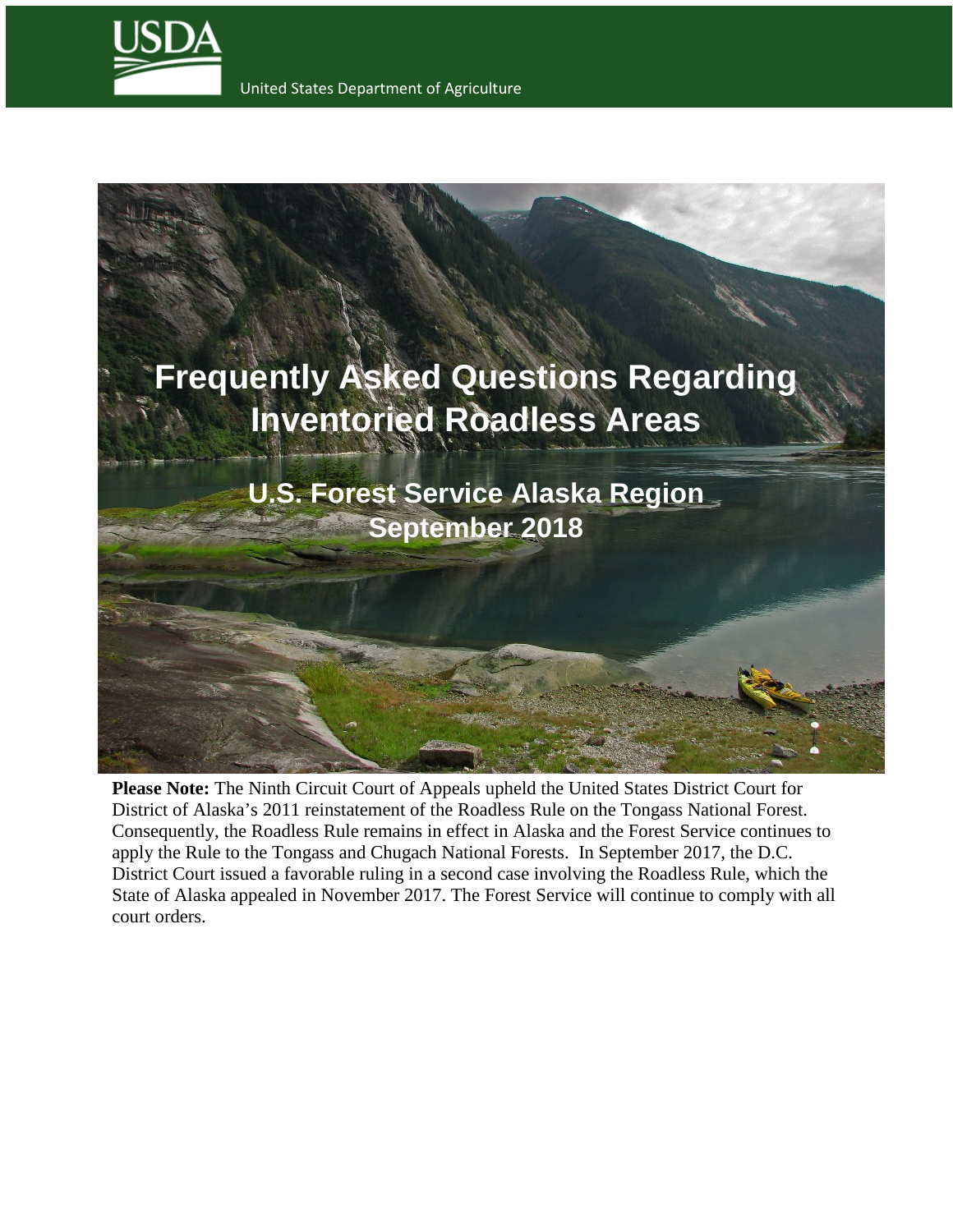## **Purpose**

This document answers commonly asked questions about how the Roadless Area Conservation Rule (Roadless Rule) applies to National Forest System (NFS) lands in Alaska. Since its adoption in 2001, the Roadless Rule has been the subject of litigation concerning how it is to be applied to the Tongass and Chugach National Forests. Stakeholders with an interest in these lands, such as utility companies, timber and mining interests, and local communities, have raised questions about how the Roadless Rule affects permits, contracts and other special uses involving timber removal and access, road construction, and road maintenance in inventoried roadless areas within Alaska's National Forests. This document responds to these queries within the context of currently applicable law, which holds that the Roadless Rule applies to NFS lands in Alaska

# **Background**

The Roadless Rule was adopted in January 2001 to protect the social and ecological values and characteristics of inventoried roadless areas from road construction and reconstruction and certain timber harvest activities. Inventoried roadless areas provide large, relatively undisturbed blocks of important habitat for a variety of terrestrial and aquatic wildlife and plants; contribute to healthy watersheds and clean drinking water; and provide extensive opportunities for outdoor recreation and tourism. Protection of these roadless areas on both the Tongass and Chugach National Forests is of local and national importance.

In 2001, the State of Alaska filed a complaint in the United States District Court, District of Alaska, alleging statutory and administrative-law violations related to the United States Department of Agriculture's (USDA's) promulgation of the 2001 Roadless Rule and its application in Alaska. USDA and the State of Alaska reached a settlement in 2003, and USDA subsequently issued a rule temporarily exempting the Tongass National Forest from the Roadless Rule. On March 4, 2011, the Alaska District Court set aside the Tongass Exemption and reinstated the Roadless Rule on the Tongass National Forest (*Organized Village of Kake, et al., v. USDA, et al*., Case No. 1:09-cv-00023). A March 2014 ruling by the Ninth Circuit Court of Appeals reversed that decision (*Organized Village of Kake v. USDA* (No. 11-35517, 9th Cir.)). The Ninth Circuit subsequently granted the plaintiffs' petition for rehearing en banc, held in December 2014 before an eleven judge panel. On July 29, 2015, a six judge majority of the en banc panel found that USDA's justification for the Tongass Exemption was inadequate under the Administrative Procedure Act, holding it did not provide a reasoned explanation for contradicting the findings in the 2001 Record of Decision for the Roadless Rule. The five dissenting judges maintained that USDA was not arbitrary and capricious when it exempted the Tongass National Forest from the Roadless Rule in 2003. The majority of the panel upheld the District Court's reinstatement of the Roadless Rule. Consequently, the Roadless Rule remains in effect in Alaska, and the Forest Service continues to apply the Rule to the Tongass and Chugach National Forests.

On June 16, 2011, the State of Alaska filed a complaint in the U.S. District Court for the District of Columbia, facially challenging the promulgation of the Roadless Rule (*State of Alaska v. USDA, et al*., Case No. 1:11-cv-01122). On March 25, 2013, the U.S. District Court for the District of Columbia dismissed the State of Alaska's challenge to the Roadless Rule, determining



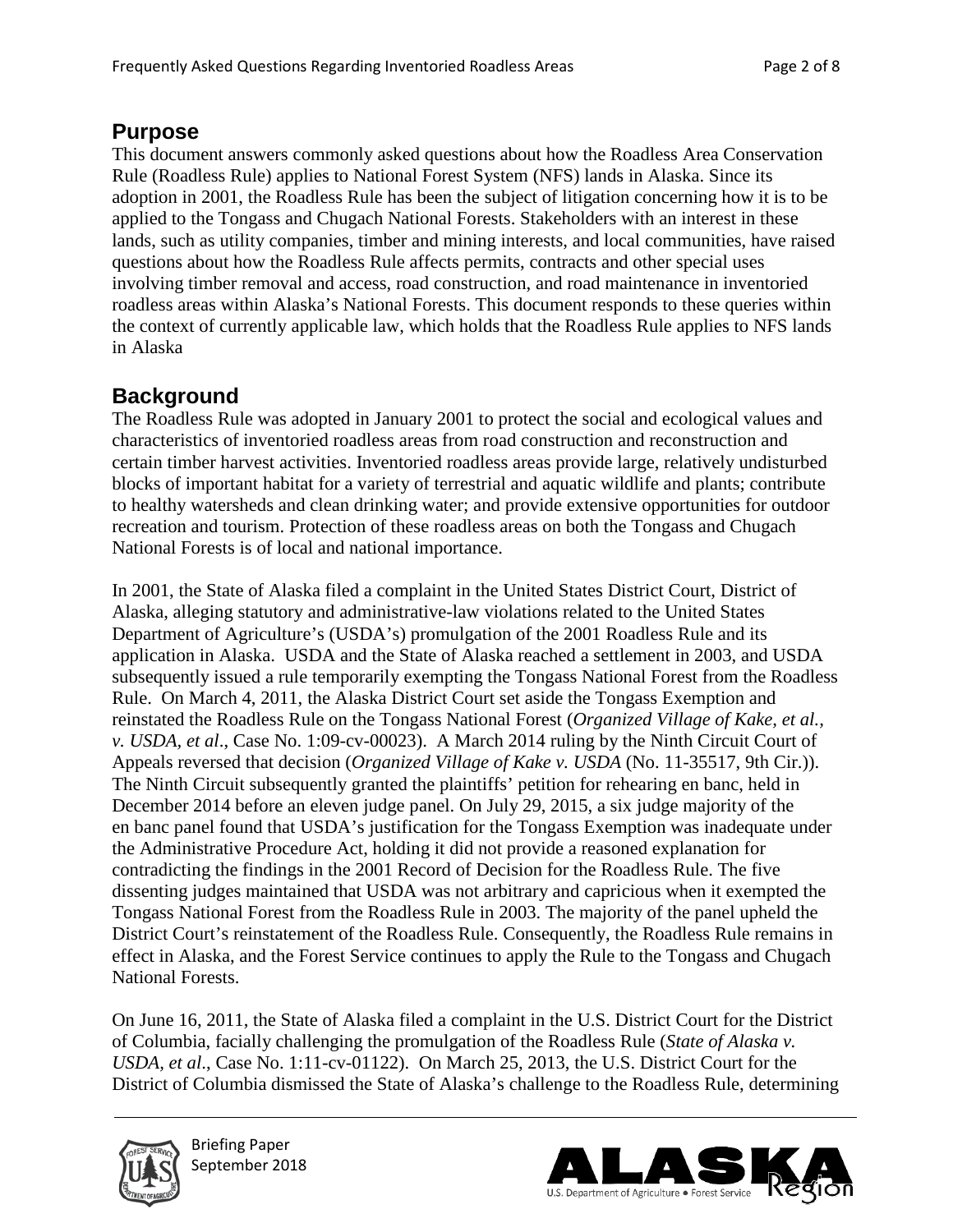it to be beyond the general six-year statute of limitations for civil actions against the government. In November 2014, the D.C. Circuit reversed and remanded the case to the District Court to hear the merits of the State's challenge to the Roadless Rule. The District Court denied the crossmotions for summary judgment without prejudice, and instructed the parties to re-brief their motions to address the potential res judicata effects of *Organized Village of Kake, et al. v. USDA, et al*., 795 F.3d 965 (9th Cir. 2015). On September 20, 2017, the D.C. District Court again rejected the State's challenge to the Roadless Rule, finding that the State had failed to show violation of any Federal statute in the USDA's promulgation of the Roadless Rule. The State of Alaska appealed the District Court's decision on November 28, 2017, and the case remains pending before the D.C. Circuit Court of Appeals.

Inventoried roadless areas in the Alaska Region include 9.2 million acres (55 percent) of the Tongass National Forest<sup>[1](#page-2-0)</sup> and 5.4 million acres (99 percent) of the Chugach National Forest. In addition, congressionally-designated Wilderness makes up 5.8 million acres (34 percent) of the Tongass, resulting in 15 million acres (90 percent of the Tongass) being generally off-limits to road construction and timber harvest activities.

Q1. Where can I find a copy of the Roadless Rule?

 A copy of the Roadless Rule can be found online at [http://www.fs.usda.gov/Internet/FSE\\_DOCUMENTS/stelprdb5050459.pdf.](http://www.fs.usda.gov/Internet/FSE_DOCUMENTS/stelprdb5050459.pdf)

## Q2. Does the Roadless Rule apply to National Forests in Alaska?

Yes, the Roadless Rule applies to the Chugach National Forest as well as to the Tongass National Forest pursuant to the ruling of the U.S. District Court for the District of Alaska in *Organized Village of Kake v. USDA,* No. 1:09-cv-00023 (March 4, 2011) (upheld on appeal). The District Court's final judgment, *Organized Village of Kake v. USDA*, (May 24, 2011), makes special provision for certain projects and activities, including:

- road construction and timber cutting for listed projects;
- personal timber use, firewood, and certain roadside microsales; and
- hydroelectric development.

The Forest Service regards these projects and activities identified in the District Court's May 24, 2011 final judgment as exempt from the prohibitions of the 2001 Roadless Rule under the terms of the final judgment.

## Q3. Does the most recent 9th Circuit Court of Appeals Decision mean that the Roadless Rule applies to the Tongass National Forest?

 On July 29, 2015, a six judge majority of the en banc panel held that USDA's justification for the Tongass Exemption was inadequate under the Administrative Procedure Act, holding it did not provide a reasoned explanation for contradicting the findings in the 2001 Record of Decision for the Roadless Rule. The majority upheld the Alaska District Court's reinstatement of the Roadless Rule. Consequently, the Roadless

<span id="page-2-0"></span> $\overline{a}$ <sup>1</sup> 2016 Tongass Plan Amendment FEIS, p. 3-445.



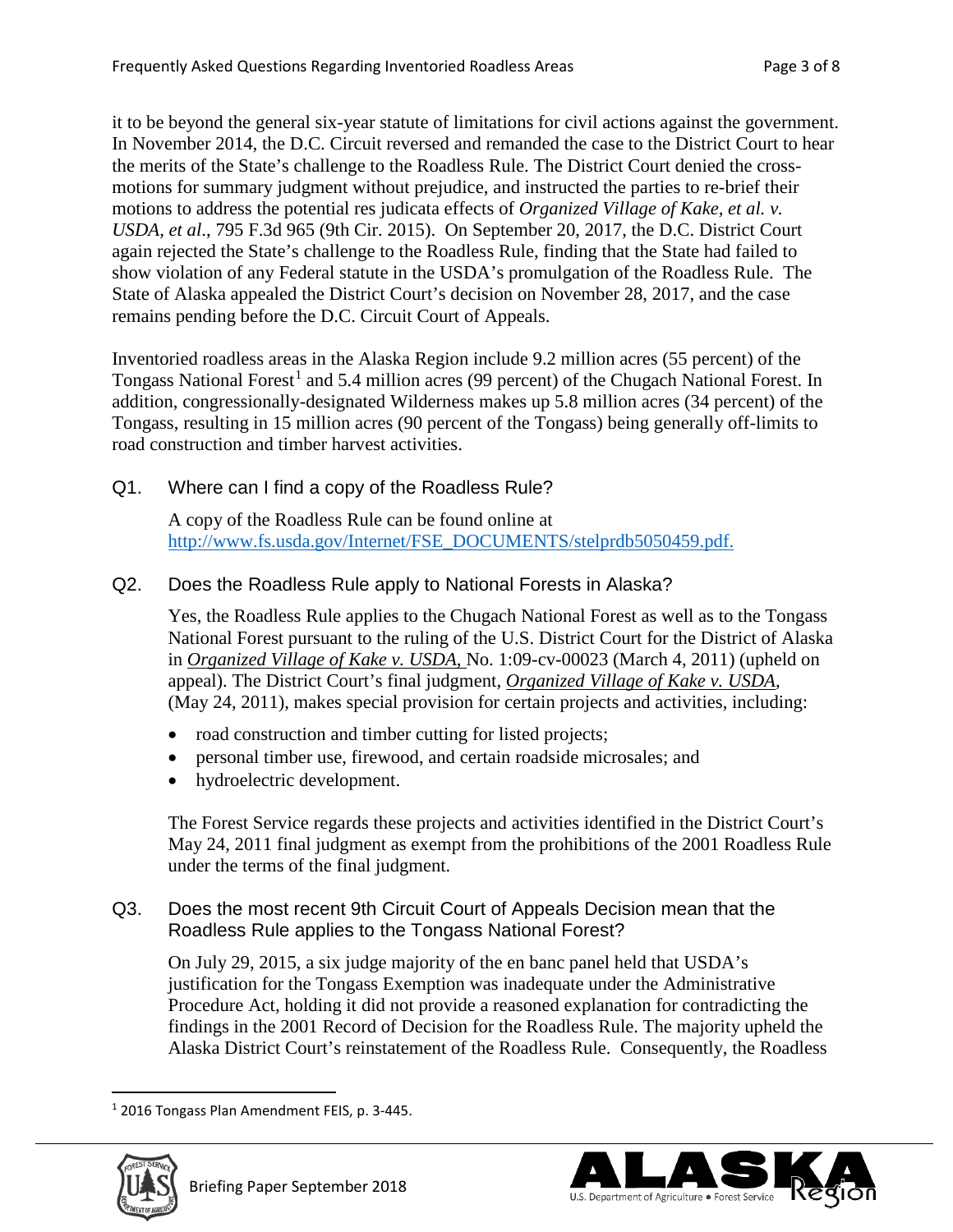Rule remains in effect in Alaska and the Forest Service continues to apply the Rule to the Tongass and Chugach National Forests.

## Q4. How do I know if my proposed project is in an inventoried roadless area?

 Inventoried roadless areas are shown on the [Roadless Area Conservation website](http://www.fs.usda.gov/roadmain/roadless/home) at http://www.fs.usda.gov/roadmain/roadless/home. The maps for Alaska can be seen at: [http://www.fs.usda.gov/detail/roadless/2001roadlessrule/maps/statemaps/?cid=fsm8\\_037699.](http://www.fs.usda.gov/detail/roadless/2001roadlessrule/maps/statemaps/?cid=fsm8_037699)

Local Forest Service Ranger District Offices can provide images of these maps.

## Q5. Does the Roadless Rule prohibit all road construction in inventoried roadless areas?

The Roadless Rule generally prohibits construction or reconstruction of roads in inventoried roadless areas of the National Forest System, but with some exceptions. The Roadless Rule allows the Forest Service Line Officer to authorize construction or reconstruction of a road in an inventoried roadless area if he or she determines it is needed for one of the following reasons:

- To protect public health and safety;
- To conduct environmental response under the Comprehensive Environmental Response, Compensation, and Liability Act (CERCLA) or to conduct a restoration action under CERCLA, the Clean Water Act, or the Oil Pollution Act;
- To allow for reserved or outstanding rights or as provided for by statute or treaty;
- To prevent irreparable resource damage under certain circumstances;
- To implement a road safety improvement project under certain circumstances;
- When the Secretary of Agriculture has determined that a Federal Aid Highway project is in the public interest or is consistent with the purposes for which the land was reserved or acquired and no other reasonable and prudent alternative exists; or
- When a road is needed in conjunction with mineral leases on lands that were under lease as of January 12, 2001 and were immediately extended upon the expiration of the leases.

For additional information concerning road construction and reconstruction in inventoried roadless areas of the National Forest System, see the Roadless Rule regulations at 36 CFR §294.12.

## Q6: Does the Roadless Rule prohibit all timber cutting in inventoried roadless areas?

The Roadless Rule generally prohibits the cutting, selling, or removal of timber in inventoried roadless areas of the National Forest System, but with some exceptions. The Roadless Rule allows the Forest Service Line Officer to authorize these activities in the following circumstances:

- The cutting, sale, or removal of generally small diameter timber is needed for one of the following purposes and will maintain or improve roadless area characteristics;
	- o To improve endangered, proposed, or sensitive species habitat; or
	- o To maintain or restore the characteristics of the ecosystem.



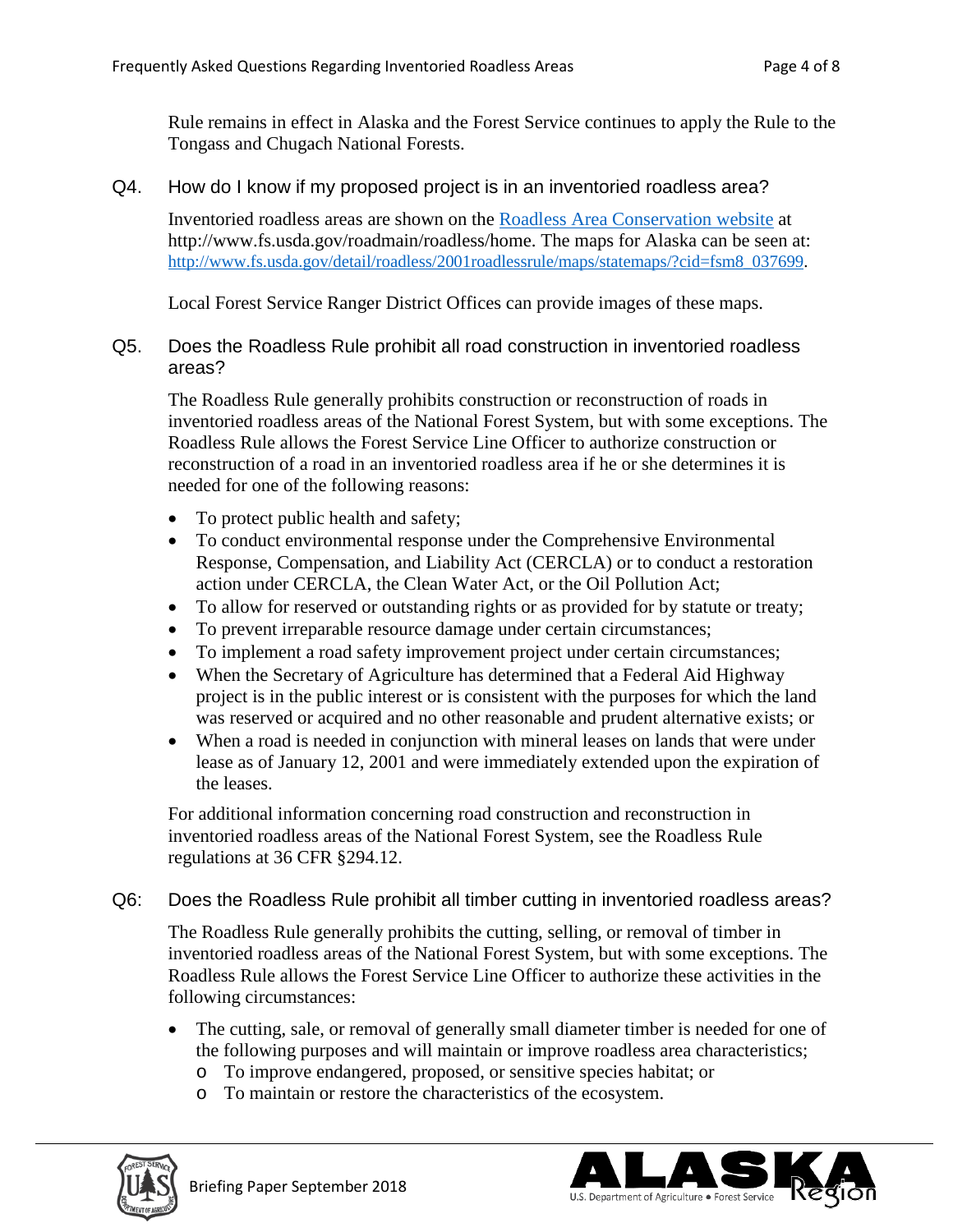- The cutting, sale, or removal of timber is incidental to another activity that is not otherwise prohibited;
- The cutting, sale or removal of timber is needed and appropriate for personal or administrative use; or
- The roadless characteristics of the area have already been substantially altered by road construction and timber cutting within certain parameters described in the Roadless Rule.

For additional information concerning timber harvesting in inventoried roadless areas in the National Forest System, see the Roadless Rule regulations at 36 CFR §294.13.

Q7. For activities that are permissible in inventoried roadless areas in Alaska, what process must be followed to authorize road construction or reconstruction or removal of timber?

Initially, applicants should contact the local District Ranger to discuss a proposed project to determine what type of permit and review process is appropriate. The Chief of the Forest Service continues to review certain activities planned in inventoried roadless areas to ensure the Forest Service is applying a nationally consistent approach to implementation of the Roadless Rule and that the agency is complying with its mandate to protect roadless area characteristics. The Chief's May 31, 2012 letter outlining the types of projects requiring the Chief's review can be found at [http://www.fs.usda.gov/Internet/FSE\\_DOCUMENTS/stelprdb5373645.pdf.](http://www.fs.usda.gov/Internet/FSE_DOCUMENTS/stelprdb5373645.pdf)

Generally, the Chief's review will be completed within other, concurrent review processes, such as an environmental review process under the National Environmental Policy Act (NEPA). More detailed information can be found on the Forest Service [Roadless Area Conservation website](http://www.fs.usda.gov/roadmain/roadless/home) at http://www.fs.usda.gov/roadmain/roadless/home.

The Chief also identified activities that may be reviewed by Regional Foresters. In general, line officers in the Alaska Region, with appropriate review by the Regional Forester, have the authority to approve timber cutting or removal in certain situations such as:

- emergencies;
- incidental to implementation of an existing special use authorization; or
- cutting, sale, or removal of generally small diameter timber for specified purposes, such as wildlife habitat improvement and administrative and personal use.

Line officers also have the authority to approve free use of timber to Alaskan settlers, miners, residents, and prospectors. Such use should occur in inventoried roadless areas only when needs cannot be met in the roaded land base. When personal use timber is collected from inventoried roadless areas, it shall be done in a manner that maximizes the protection of the roadless character and wildlife habitat, recreation, and other values associated with inventoried roadless areas.



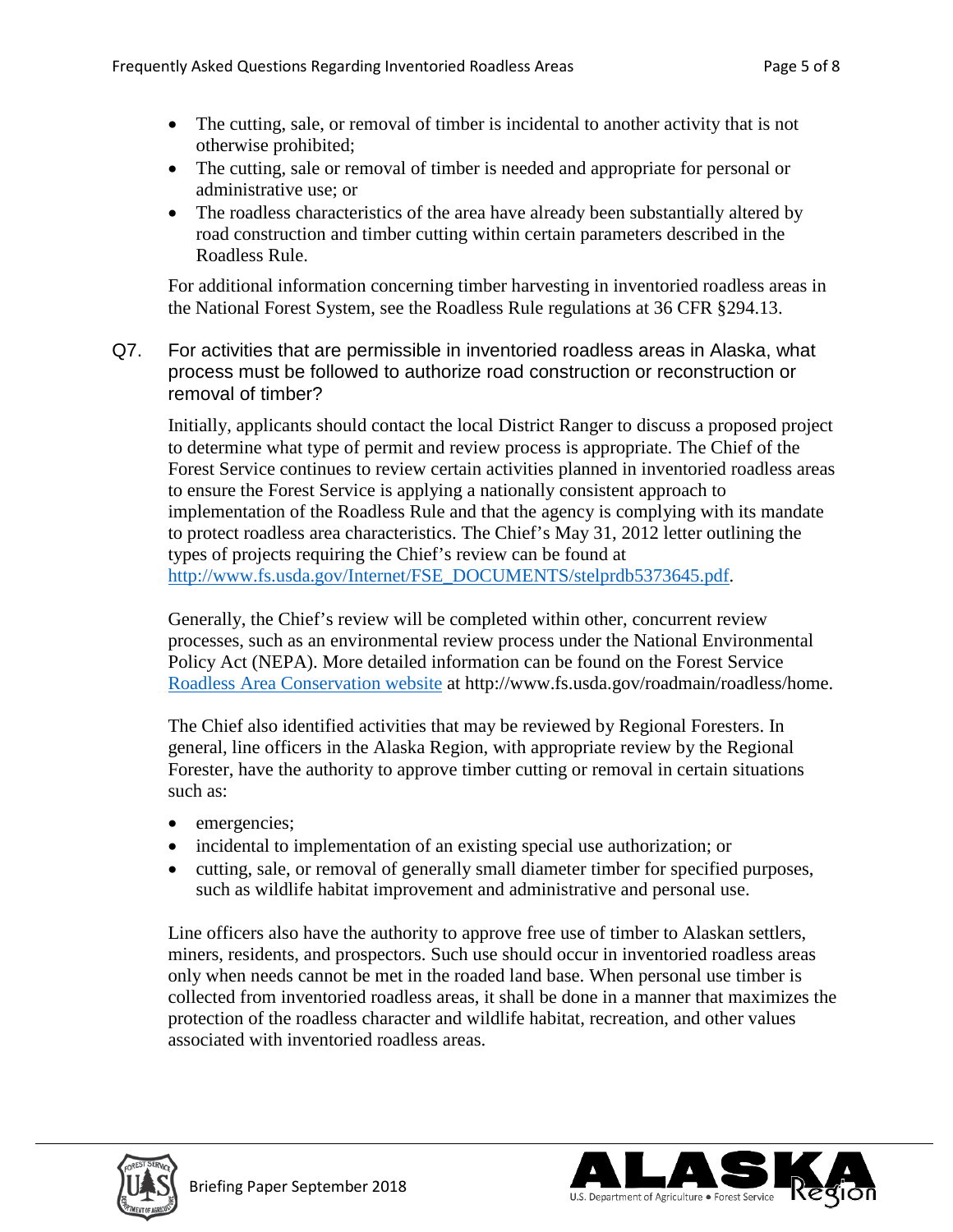Q8. What types of activities have been approved to take place in inventoried roadless areas in Alaska?

As of January 2018, 57 projects within roadless areas in Alaska have been submitted for Secretarial or Chief's review and all have been approved. Projects that have been approved include:

- 38 mining projects;
- 10 hydropower or intertie projects;
- a road re-alignment;
- a timber sale;
- a U.S. Coast Guard Differential Global Positioning System Antenna;
- re-delegation of the authority to issue free use permits to include free use of timber to Alaskan settlers, miners, residents and prospectors;
- an aerial tram:
- a special use permit to the Alaska Army National Guard for training activities;
- a geothermal lease;
- a road reconstruction project; and
- the issuance of a road easement to the State of Alaska.

Under the current review process, most projects are approved by the Chief of the Forest Service within a month of submission.

Q9. How does the Roadless Rule apply to mining activities in Alaska?

The 1872 Mining Law gives a statutory right of reasonable and necessary access related to the exploration and development of mineral properties. This statutory right is subject to reasonable regulation for the protection of surface resources. If the inventoried roadless area is open to mineral entry, locatable mineral mining, including certain activities ancillary to the mining, may be approved. Exploration and development of leasable minerals, such as oil and gas or geothermal resources, are not prohibited under the Roadless Rule. A road needed in conjunction with the continuation, extension, or renewal of a mineral lease originally issued prior to January 12, 2001 may be permitted. The Roadless Rule anticipates a number of permissible activities, including certain special uses, that do not involve "road construction or reconstruction" (see response to Q10, below). The Forest Service will work with the project proponent to determine the permissible activities during NEPA analysis of a proposed project.

Q10. How does the Roadless Rule apply to the construction and maintenance of transmission lines in Alaska?

The Roadless Rule does not prohibit construction of power lines or oil and gas transmission lines in inventoried roadless areas. The Roadless Rule anticipates a multitude of permissible activities, including authorized special uses, that do not involve "road construction or reconstruction" as defined in 36 CFR §294.2 (66 Fed. Reg. 3272). The Roadless Rule defines the term "road" as "[a] motor vehicle travelway over 50 inches wide, unless designated and managed as a trail" (66 Fed. Reg. 3272). Under the Rule, temporary or permanent roads are not permitted in inventoried roadless areas,



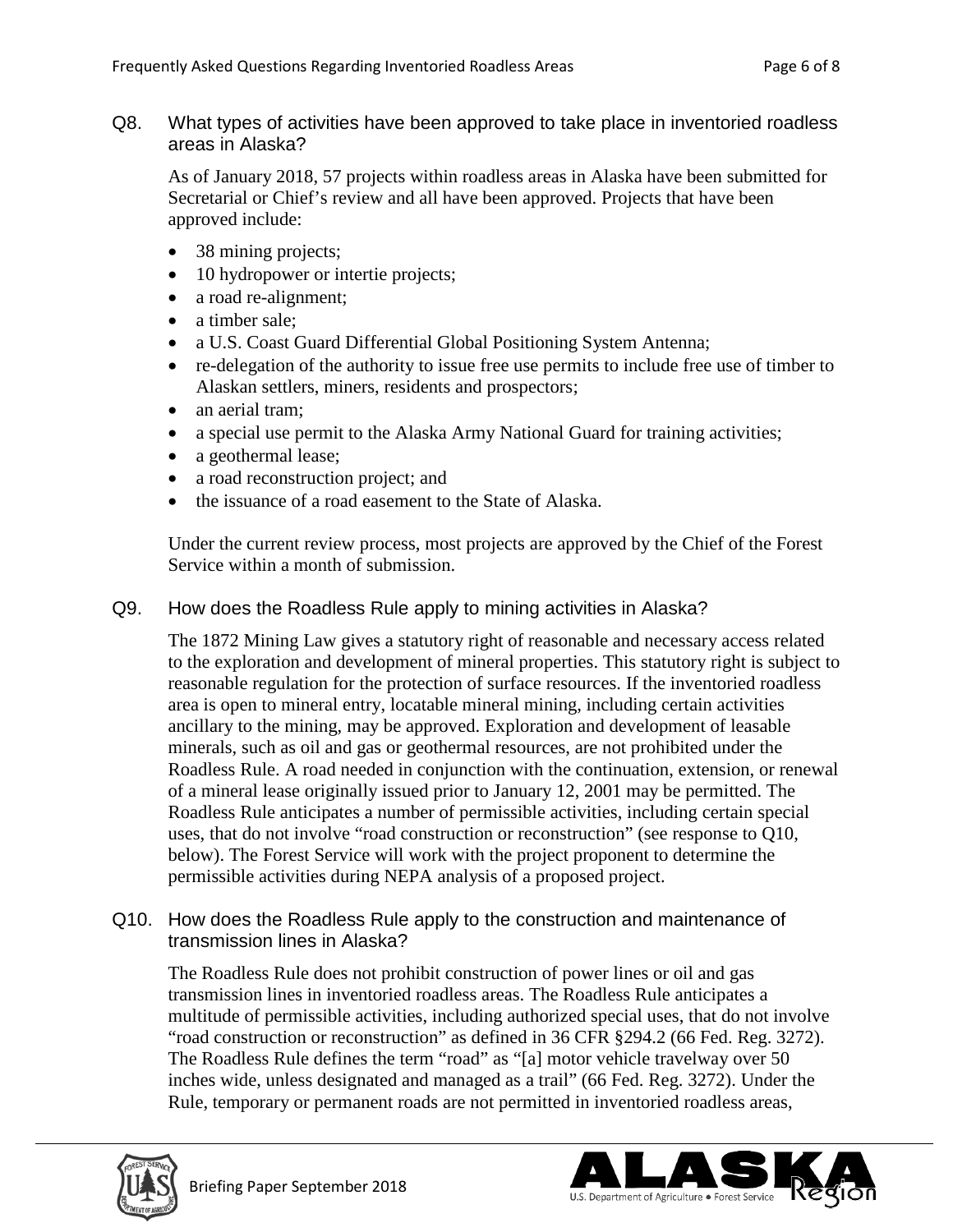except as otherwise noted. In contrast, a necessary "linear construction zone" may be temporarily authorized where anticipated activities do not include road construction or reconstruction. See *Wilderness Workshop v. US BLM*, 531 F.3d 1220 (10<sup>th</sup> Cir. 2008). The Forest Service will work with project applicants to determine responsibilities and obligations concerning such special use applications.

## Q11. What process must be followed to approve hydroelectric development in an inventoried roadless area?

The Federal Power Act (FPA) grants the Federal Energy Regulatory Commission (FERC) the authority to issue and administer licenses for hydropower projects. For projects located on National Forest System lands, section 4(e) of the FPA requires FERC to determine whether the project is consistent with the purposes of the forest reservation. Section 4(e) also gives the Forest Service authority to impose mandatory conditions in the FERC license to ensure the adequate protection and utilization of a forest reservation.

To learn more about how to apply for a FERC hydropower license, go to: [www.ferc.gov/industries/hydropower/gen-info/licensing.](http://www.ferc.gov/industries/hydropower/gen-info/licensing)

When an applicant applies to FERC for a preliminary permit in an inventoried roadless area, they should meet with the Forest Service Ranger District to discuss the special use permit needed to conduct the work to be carried out under the preliminary permit issued by FERC. When an applicant applies to FERC for a license, the Forest Service will work with the applicant and FERC to coordinate terms and conditions necessary to ensure the adequate protection and utilization of the forest reservation. The Forest Service transmits the terms and conditions to be included in the license to FERC, in accordance with section 4(e) of the FPA.

The Alaska District Court's judgment in *Organized Village of Kake, et al., v. USDA, et al.* states:

Nothing in this judgment shall be construed to prohibit any person or entity from seeking, or the USDA from approving, otherwise lawful road construction, road reconstruction, or the cutting or removal of timber for hydroelectric development pursuant to the standards and procedures set forth in the Federal Power Act.